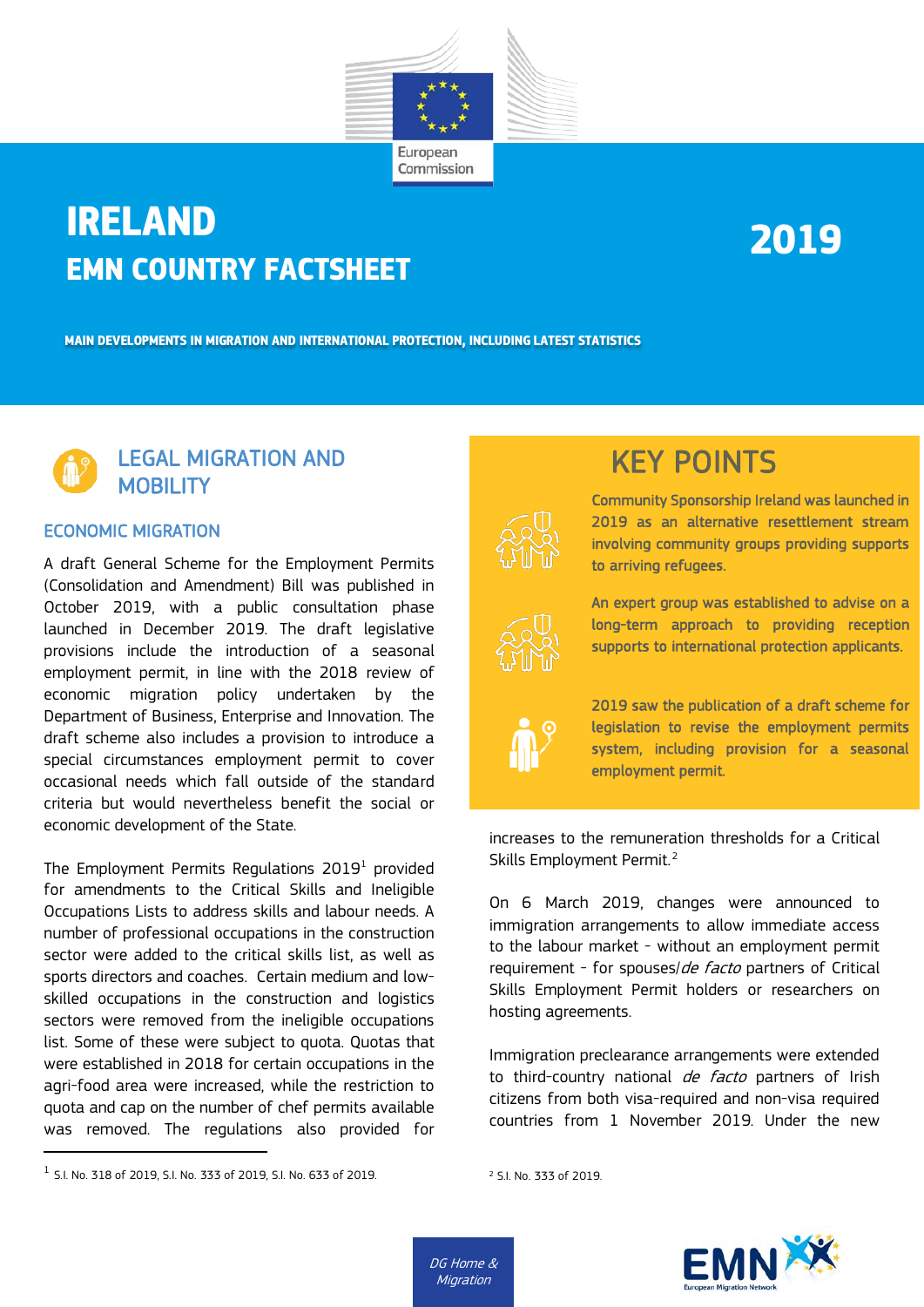arrangements, third-country national *de facto* partners of Irish citizens can apply for permission to reside in Ireland prior to their arrival in the State, register with the immigration authorities and access the labour market immediately on arrival.

A total of 396 applications were received in 2019 under the Immigrant Investor Programme (IIP). Some 294 applications were approved in 2019, with an investment value of over €250 million. A total of 26 applications were received under the Start-Up Entrepreneur Programme (STEP), 10 of which were approved. The external review of the IIP, terms of reference for which had been published in 2018, was progressed in 2019, with the Department of Justice and Equality also commencing an internal review of the STEP.

The Withdrawal of the United Kingdom from the European Union (Consequential Provisions) Act 2019 was signed into law by the President of Ireland on 17 March 2019. Part 14 of the Act, which was commenced in July 2019<sup>[3](#page-1-0)</sup> includes certain immigration-related provisions. UK nationals will not require employment permits to work in Ireland following Brexit.



#### INTERNATIONAL PROTECTION INCLUDING ASYLUM

A total of 4 781 applications for international protection were made in 2019, an increase of 30.2% compared to the 3,673 applications received in 2018.

National Quality Standards for Accommodation Centres were drawn up in accordance with the Reception Conditions Directive (2013/33/EU) and European Asylum Support Office (EASO) Guidance on Operational Standards and Indicators following consultation with the United Nations Refugee Agency (UNHCR) and nongovernmental organisations (NGOs). They were published in August 2019.

The establishment of an Expert Group on the Provision of Support, including Accommodation to Persons in the International Protection Process (asylum seekers) was announced in December 2019. The group will advise on the development of a long-term approach to such supports, including identifying good practices in other European countries, particularly dealing with variations in demand. It is due to report by the end of 2020.

#### RELOCATION AND RESETTLEMENT

A total of 783 refugees were resettled under the resettlement strand of the Irish Refugee Protection Programme (IRPP) in 2019.

In December 2019, the Department of Justice and Equality announced plans to resettle up to 2 900 refugees between 2020 and 2023, through a combination of resettlement and community sponsorship under a new phase of the IRPP.

Community Sponsorship Ireland was launched as a national programme in November 2019 as an alternative resettlement stream to the traditional statecentred model. The programme allows interested groups in the community to come together as a Community Sponsorship Group (CSG) to provide supports to arriving refugees. Refugees arrive in Ireland following selection by the UNHCR and a vetting process overseen by the IRPP.



#### UNACCOMPANIED MINORS AND OTHER VULNERABLE GROUPS

Ireland committed to accepting up to 36 unaccompanied minors from Greece on a bilateral basis in December 2018. In September 2019, Tusla, the Child and Family Agency led a mission to Athens in which eight minors were assessed, screened and approved for relocation to Ireland. These minors had not arrived in Ireland by the end of 2019.



#### INTEGRATION OF THIRD-COUNTRY NATIONALS

Ireland published its mid-term review of the Migrant Integration Strategy 2017-2020 in 2019. The report identified a number of significant achievements, at the mid-term stage including the Education (Admission to Schools) Act 2018, [4](#page-1-1) the adoption of Ireland's Second National Intercultural Health Strategy, and the establishment of the Communities Integration Fund. The

policies operate for all primary and post-primary schools. This will help to ensure that all children, regardless of nationality or religion, are able to access education. (Progress Report to Government, p. 7). Available at[: www.justice.ie](http://www.justice.ie/)

<span id="page-1-0"></span><sup>3</sup> S.I. No. 346 of 2019.

<span id="page-1-1"></span><sup>4</sup> The Education (Admission to Schools) Act 2018 is intended to create a more parent-friendly, equitable and consistent approach to how school admissions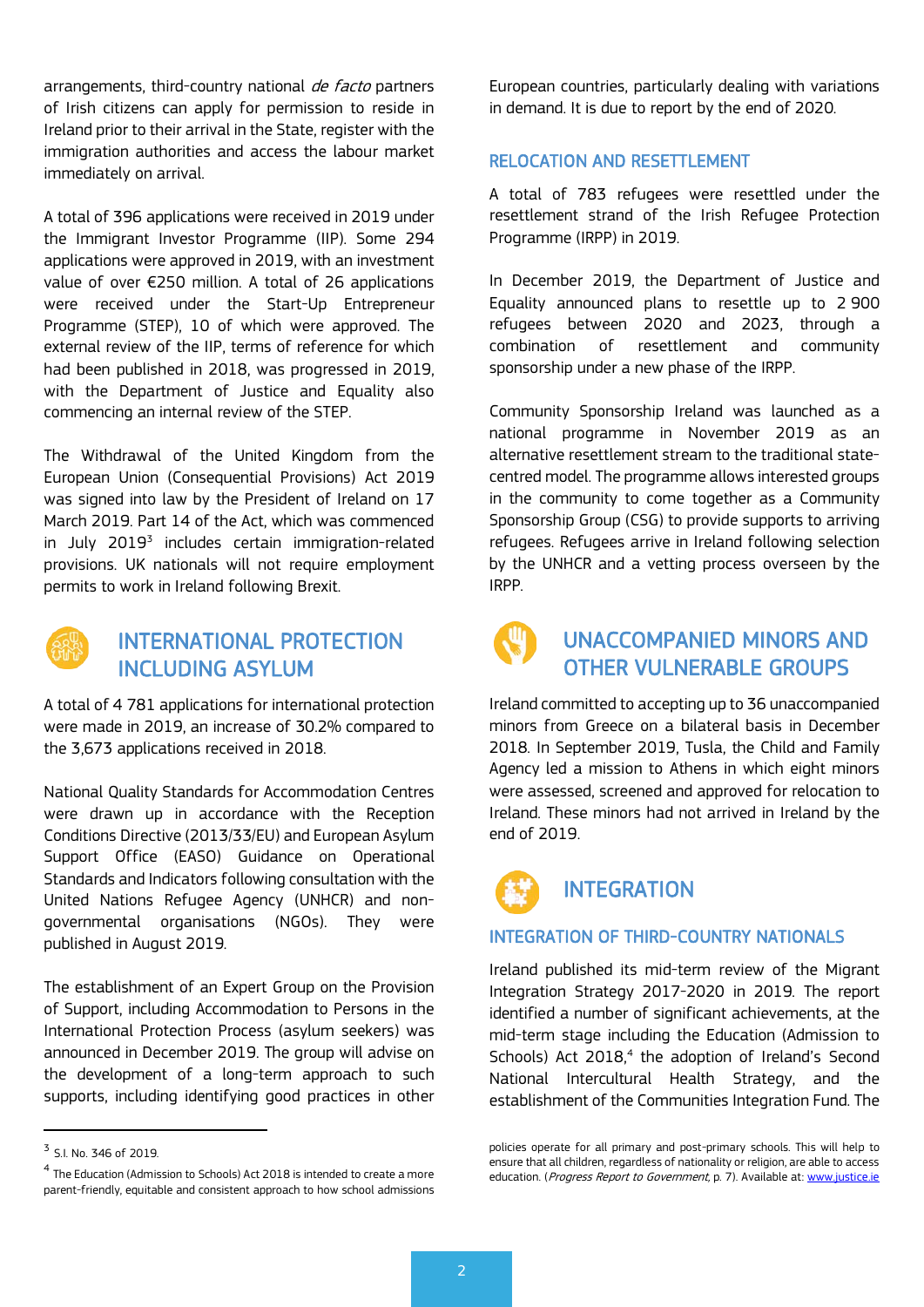Fund provided grants for local integration projects, totalling €526 000 in 2019.

#### NON-DISCRIMINATION

An Anti-racism Committee was established in December 2019, comprising both State and non-State actors.

The Department of Justice and Equality launched a consultation on hate speech in October 2019, as part of a review of relevant law in the area.



CITIZENSHIP AND **STATELESSNESS** 

#### ACQUISITION OF CITIZENSHIP

In a case examining the concept of continuous residence in relation to conditions for naturalisation the Irish High Court<sup>[5](#page-2-0)</sup> found that 'continuous residence' in the context of the Irish Nationality and Citizenship Act 1956 (as amended) meant unbroken and uninterrupted residence, thus no absence from the State was allowed. However, the Court of Appeal<sup>6</sup> subsequently held that continuous residence does not require uninterrupted presence in the State nor impose a complete prohibition on travel outside the State.



#### BORDERS, SCHENGEN AND **VISAS**

#### BORDER MANAGEMENT

E-gates for passport control at Dublin airport were officially opened by the Minister for Justice and Equality in June 2019. In May 2019, all of the e-gates were upgraded to feature flatbed readers compatible with the Irish passport card. E-gates were deployed at Dublin Airport since December 2017 and used by over 3.3 million passengers in 2019.

#### VISA POLICY

Ireland abolished its re-entry visa system for travel to and from Ireland for third-country nationals from visarequired countries who are registered with the immigration authorities and hold the Irish Residence

Permit card or the former Garda National Immigration Bureau (GNIB) card, with effect from 13 May 2019.

Approximately 155 760 entry visa applications (both long and short stay) were received in 2019, an increase of 10.77% on 2018. Top nationalities included India, China and Russia. The approval rate for entry visa applications was 89.5%. A total of 137 207 visas were granted in 2019, of which 108 595 were short stay<sup>[7](#page-2-2)</sup> and 28 612 were long stay.

A new five-year multi-entry tourist visa became available for Chinese nationals from 1 July 2019. Previously 1-year, 2-year or 3-year tourist options had been available. The 5-year option was already available to Chinese business visitors.



#### IRREGULAR MIGRATION INCLUDING MIGRANT SMUGGLING

#### MISUSE OF LEGAL MIGRATION CHANNELS

Operation Vantage was established in 2015 to investigate illegal immigration and identify marriages of convenience under the Civil Registration (Amendment) Act 2014 and continued during 2019.

A multi-agency day of action took place in March 2019 to target abuses of immigration legislation and process around Public Service Licence Vehicles.

## TRAFFICKING IN HUMAN **BEINGS**

Ireland ratified the International Labour Organization (ILO) Forced Labour Protocol in February 2019.

Funding was secured for research into the experiences of women in the commercial sex trade, [8](#page-2-3) and to explore the current levels of awareness of the criminalisation of purchasing sex among survival sex workers. [9](#page-2-0) NGOs active in the areas of sexual exploitation of women and labour exploitation continued to be supported with funding.

<span id="page-2-0"></span><sup>5</sup> Jones v Minister for Justice and Equality [2019] IEHC 519.

<span id="page-2-1"></span><sup>6</sup> Jones v Minister for Justice and Equality [2019] IECA 285

<span id="page-2-2"></span> $7$  Ireland is not part of the Schengen area. Short stay visas are national visas.

<span id="page-2-3"></span><sup>8</sup> Sexual Exploitation Research Project (SERP).

<sup>9</sup> Gender, Orientation, Sexual Health and HIV (GOSHH) project.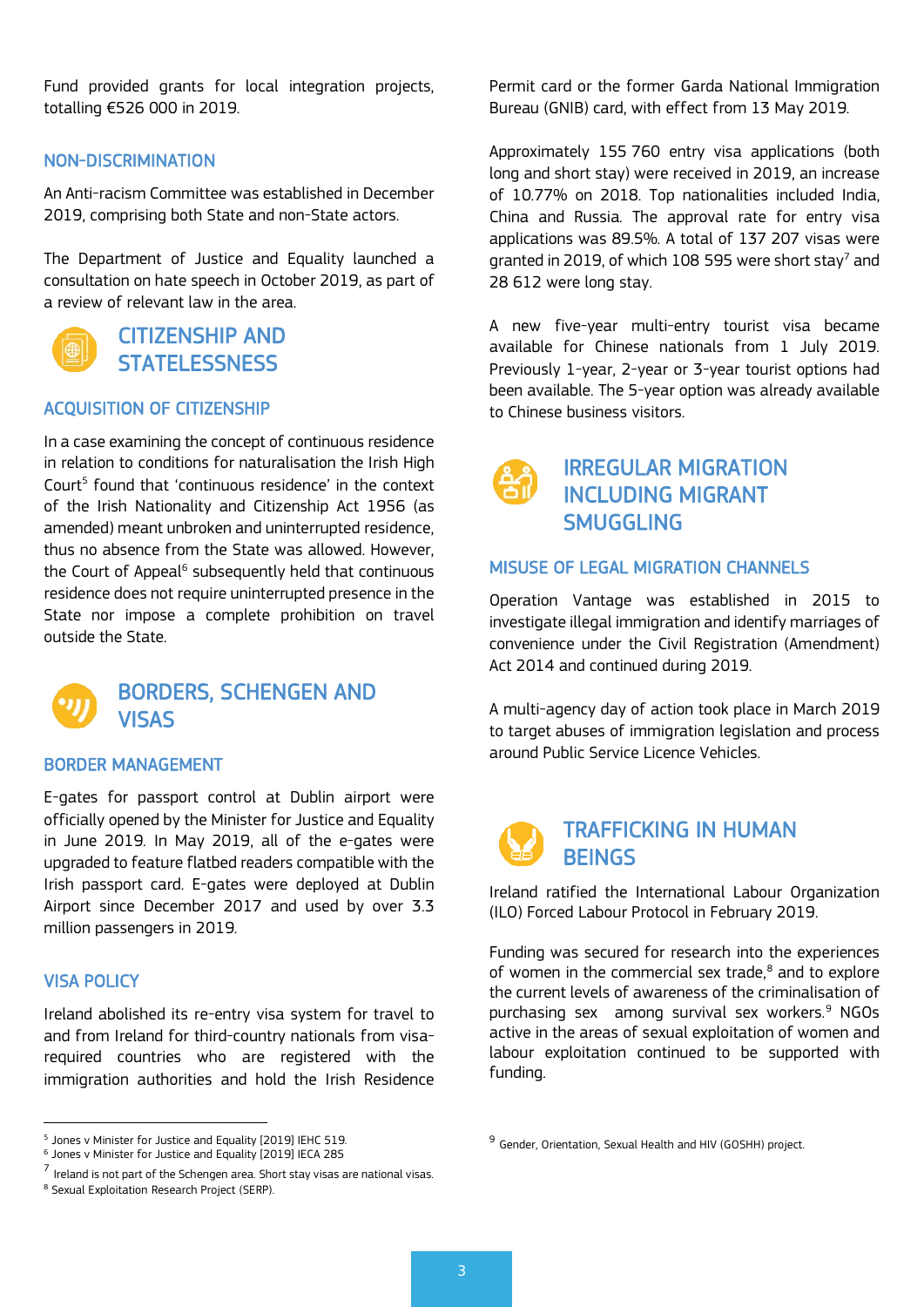Together with 23 other European states, Ireland participated in the EU Crime Prevention Network (EUCPN) and EUROPOL awareness-raising campaign against trafficking in human beings.

Ireland's Health Service Executive (HSE) and the Royal College of Surgeons in Ireland (RCSI) partnered in an initiative with the International Council of Nurses (ICN) to produce a booklet for the worldwide community of nurses advising on human trafficking, including how to recognise the signs of human trafficking, medical indicators that should raise concern, and appropriate further action.



### RETURN AND READMISSION

#### RETURN MIGRATION MANAGEMENT

In December 2019, Ireland led a Frontex Joint Return Operation, [10](#page-3-0) in cooperation with Belgium and Iceland. A total of 23 people of Albanian and Georgian nationality were deported from Ireland as part of this operation.

A total of 298 deportation orders were effected in 2019. Some 255 third-country nationals returned voluntarily, 106 under the assisted voluntary return programmes run by the International Organization for Migration (IOM) on behalf of the Department of Justice and Equality.



#### MIGRATION AND DEVELOPMENT

Ireland's new international development strategy 'A Better World – Ireland's Policy for International Development' was published in February 2019. The strategy provides a framework for the achievement of Ireland's commitment to reach the international target for overseas development aid of 0.7% gross national income (GNI) by 2030 as economic circumstances permit, in accordance with the principle of reaching the 'furthest behind first'. Global Ireland – Ireland's Strategy for Africa to 2025 was published in November 2019. These strategies include commitments to follow through on the goals of the Global Compact on Refugees and the Global Compact on Safe, Orderly and Regular Migration, and continued participation in multilateral efforts to protect refugees and people on the move.

#### STATISTICAL ANNEX

The Statistical Annex was prepared by the European Commission's Knowledge Centre on Migration and Demography (KCMD). It provides an overview of the latest available statistics for Ireland on aspects of migration and international protection (2016-2019), including legal residence, asylum, unaccompanied minors, integration, irregular migration, return and visas. Where statistics were not available at the time of publication, this is indicated in the Annex as 'N/A'.

How to Read guide, describing each chart and reporting the sources, is available [here.](https://ec.europa.eu/home-affairs/sites/homeaffairs/files/emn_kcmd_factsheet_htr_final.pdf) 

<span id="page-3-0"></span><sup>&</sup>lt;sup>10</sup> As the Frontex Regulation (2019/1896) constitutes a development of the Schengen acquis in which Ireland does not participate, Ireland is not bound

by the Regulation. However, in accordance with Article 70, Frontex may facilitate cooperation with Ireland and the United Kingdom in specific Frontex activities.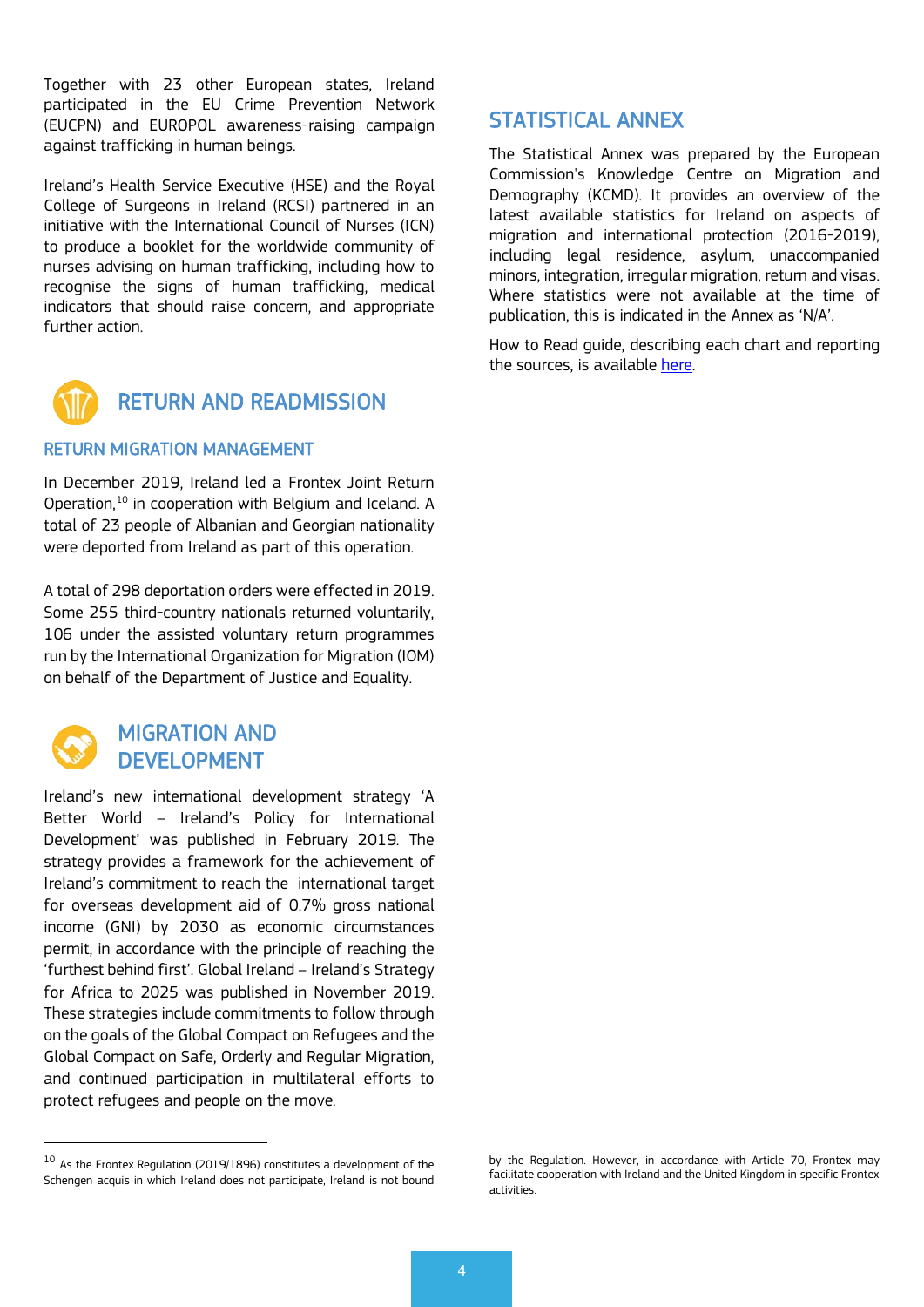## Ireland - 2019



#### GENERAL NOTES

This four-page statistical annex complements the Country Factsheet with relevant migration-related data organised in nine thematic sections. The dashboard-like layout of the annex allows comparability across countries as well as simultaneous visualisation of different indicators.

Whenever data is not available, the relative chart is left blank or indicated with 'N/A'. Data are provided for the latest available year or the latest available four-year period.

The sum of percentages or of individual values might not add up to 100 or to the total value. This is due to rounding and confidence intervals in the original data. A How to Read guide, describing each chart and reporting the sources, is available on the EMN website.

#### COLOUR LEGEND

Whenever not specified, the following colour legend is adopted. Colours for multiple nationalities are randomly chosen.

data relative to Ireland

data relative to EU

#### LEGAL MIGRATION AND MOBILITY

2017

2018

2019

Third-Country Nationals (TCNs) as % of total population (in the country and in the EU) SOURCE: Eurostat (migr\_pop1ctz)

| Third-Country Nationals (TCNs) as % of total population (in the country and in the EU)<br>SOURCE: Eurostat (migr_pop1ctz) | <b>Number of TCNs</b> |          |         |
|---------------------------------------------------------------------------------------------------------------------------|-----------------------|----------|---------|
|                                                                                                                           | 2016 2.6%             | $ 4.1\%$ | 124 709 |
|                                                                                                                           | 2017 2.9%             | $ 4.2\%$ | 138 315 |
|                                                                                                                           | 2018 3.0%             | 4.3%     | 143 598 |
|                                                                                                                           | 2019 3.3%             | 4.6%     | 162 604 |

#### Top 5 nationalities of number of first residence permits annually issued: number of permits and % of total annual permits SOURCE: Eurostat (migr\_resfirst)

First residence permits annually issued: tot. num. and % of tot. pop. in the country

> 1.00% **(0.60%)**

1.03% **(0.61%)**

(and EU)

0.87% **(0.56%)**



#### First residence permits annually issued by reason









2015 2016 2017 2018



SOURCE: Eurostat (migr\_resfirst)

0.82% **(0.45%)**

> ૹ 43 3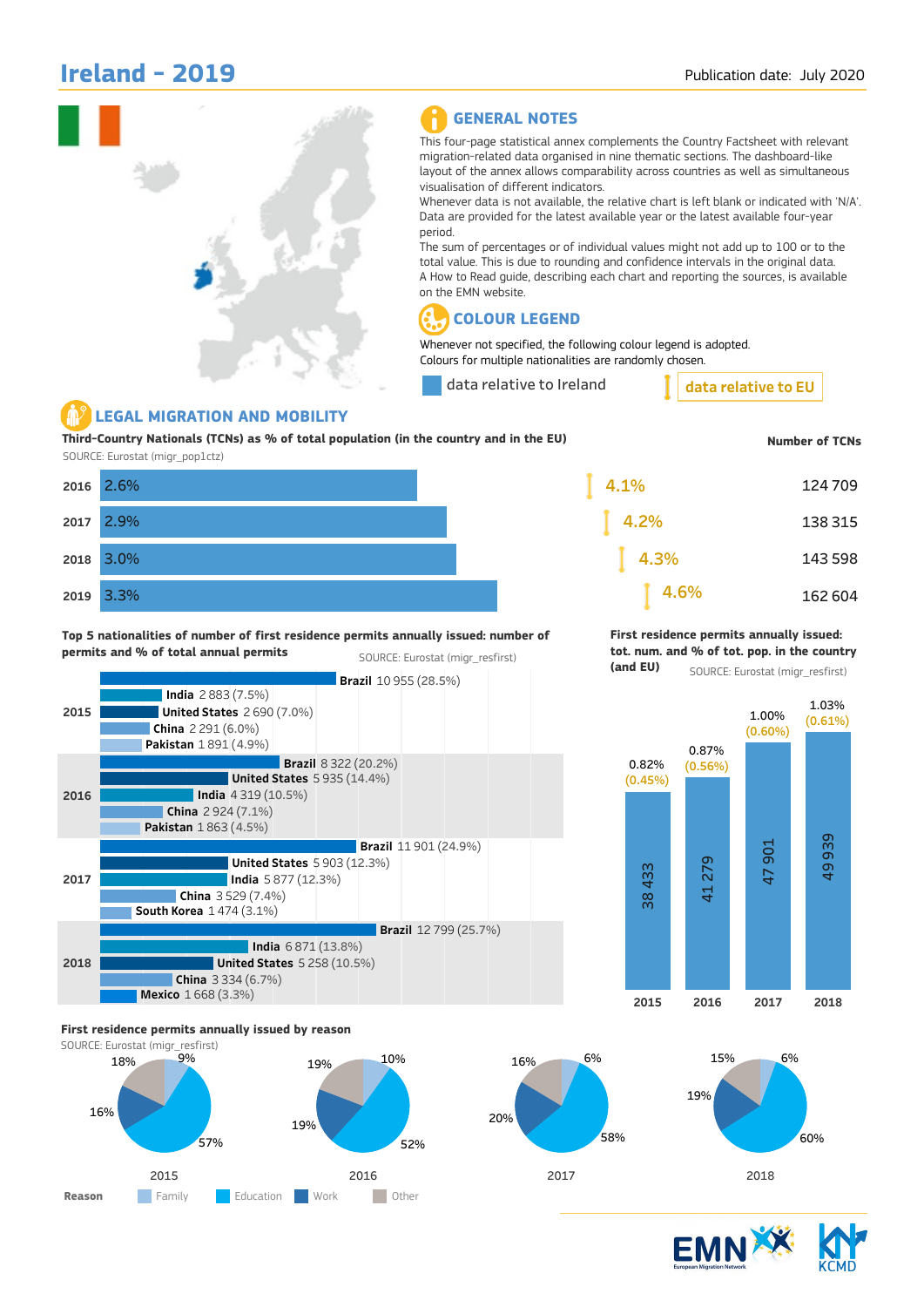## Ireland - 2019

#### INTERNATIONAL PROTECTION INCLUDING ASYLUM

First-time asylum applications: total num. and as % of population in the country (and in EU) SOURCE: Eurostat (migr\_asyappctza, migr\_pop1ctz) SOURCE: Eurostat (migr\_asyappctza)







SOURCE: Eurostat (migr\_asydcfsta)

| 2016                         | 445<br>(21%)<br>$[2\%]$ |                                                     | 1645<br>(77%)                  | 2 1 3 0<br>(100%) |  |  |
|------------------------------|-------------------------|-----------------------------------------------------|--------------------------------|-------------------|--|--|
| 2017                         | 640<br>(72%)            | 885<br>70<br>125<br>50<br>(6%) (8%) (14%)<br>(100%) |                                |                   |  |  |
| 2018                         | 630<br>(54%)            | 195<br>180<br>(17%)<br>(15%)                        | 170<br>1175<br>(14%)<br>(100%) |                   |  |  |
| 2019                         | 585<br>(31%)            | 120<br>265<br>(6%)<br>(14%)                         | 895<br>(48%)                   | 1865<br>(100%)    |  |  |
| <b>CONTRACTOR</b> CONTRACTOR |                         |                                                     |                                |                   |  |  |

Geneva Convention **Subsidiary Protection** Humanitarian Protection Rejected Application

#### SOURCE: Eurostat (migr\_asydcfsta) SOURCE: Eurostat (migr\_asyresa) Top 5 nationalities of annual number of first-instance decisions: number of decisions (% of total decisions in the country) and % of positive outcome



Third-Country Nationals resettled: absolute number and as % of total resettled in EU

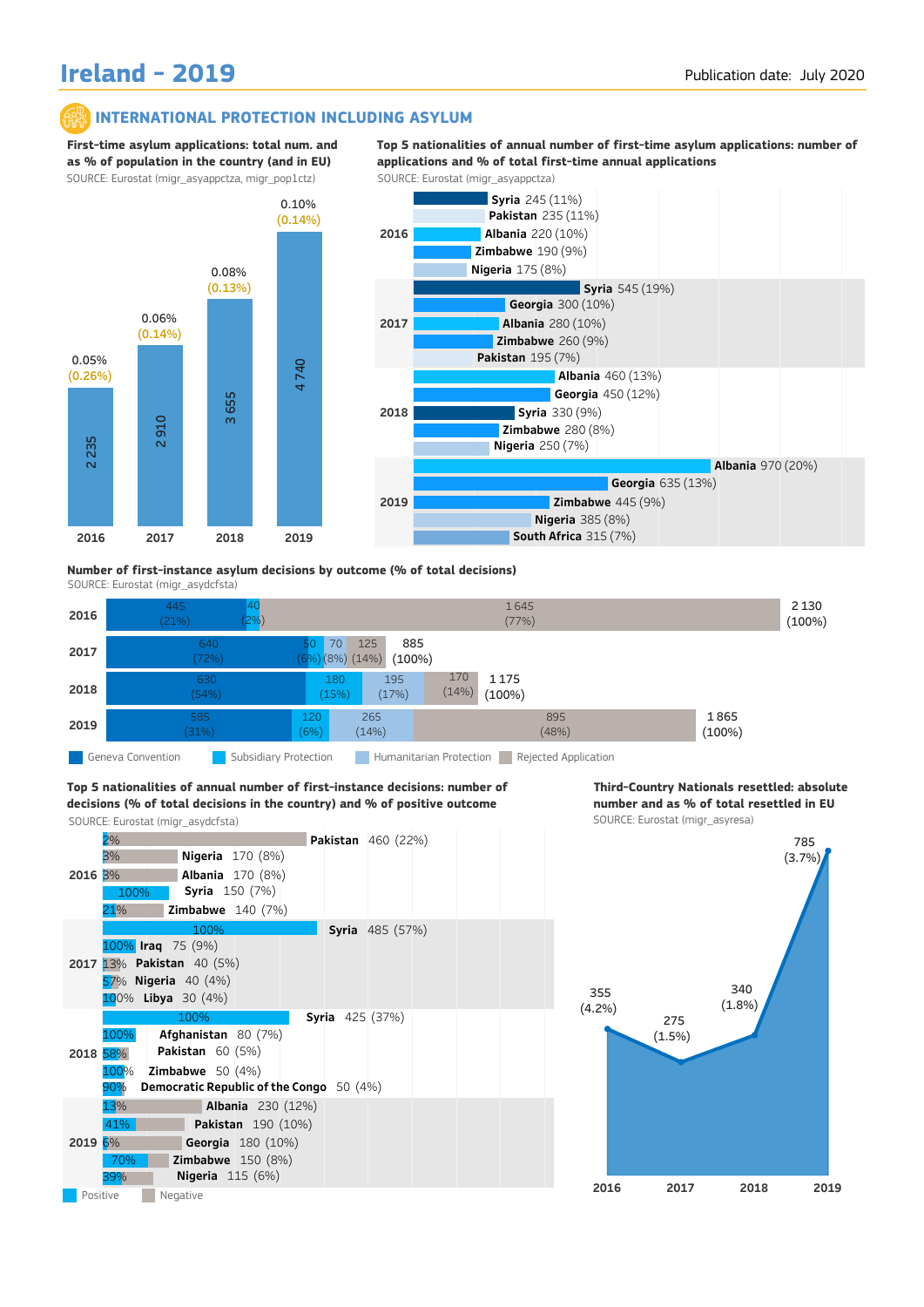## **UNACCOMPANIED MINORS** Ireland - 2019

#### UNACCOMPANIED MINORS

SOURCE: Eurostat (migr\_asyunaa) Unaccompanied Minors applying for asylum in the country (and % of total applications from Unaccompanied Minors in EU)



Unaccompanied Minors as % of first asylum applications (in the country and in EU)

SOURCE: Eurostat (migr\_asyunaa)



#### R. INTEGRATION

Integration indicators for nationals of the country (blue) and Third-Country Nationals (TCNs - light blue) in the country (when available). The same indicator is provided in yellow for EU. Data are relative to the last year available.

SOURCE: Eurostat (ilc\_peps05, ilc\_lvho15, edat\_lfse\_01, edat\_lfse\_23, lfsa\_ergan, lfsa\_urgan)



#### CITIZENSHIP AND STATELESSNESS

Stateless, Recogn. Non-Citizens (RNC) and Unknown Citizens



Third-Country Nationals who have acquired citizenship as a share of total Third-Country Nationals (in the country and in the EU) and in absolute number SOURCE: Eurostat (migr\_acqs, migr\_acq)



Top 5 nationalities by number of citizenship acquisition in 2018: absolute number and % of total acquisitions in the country by Third-Country Nationals